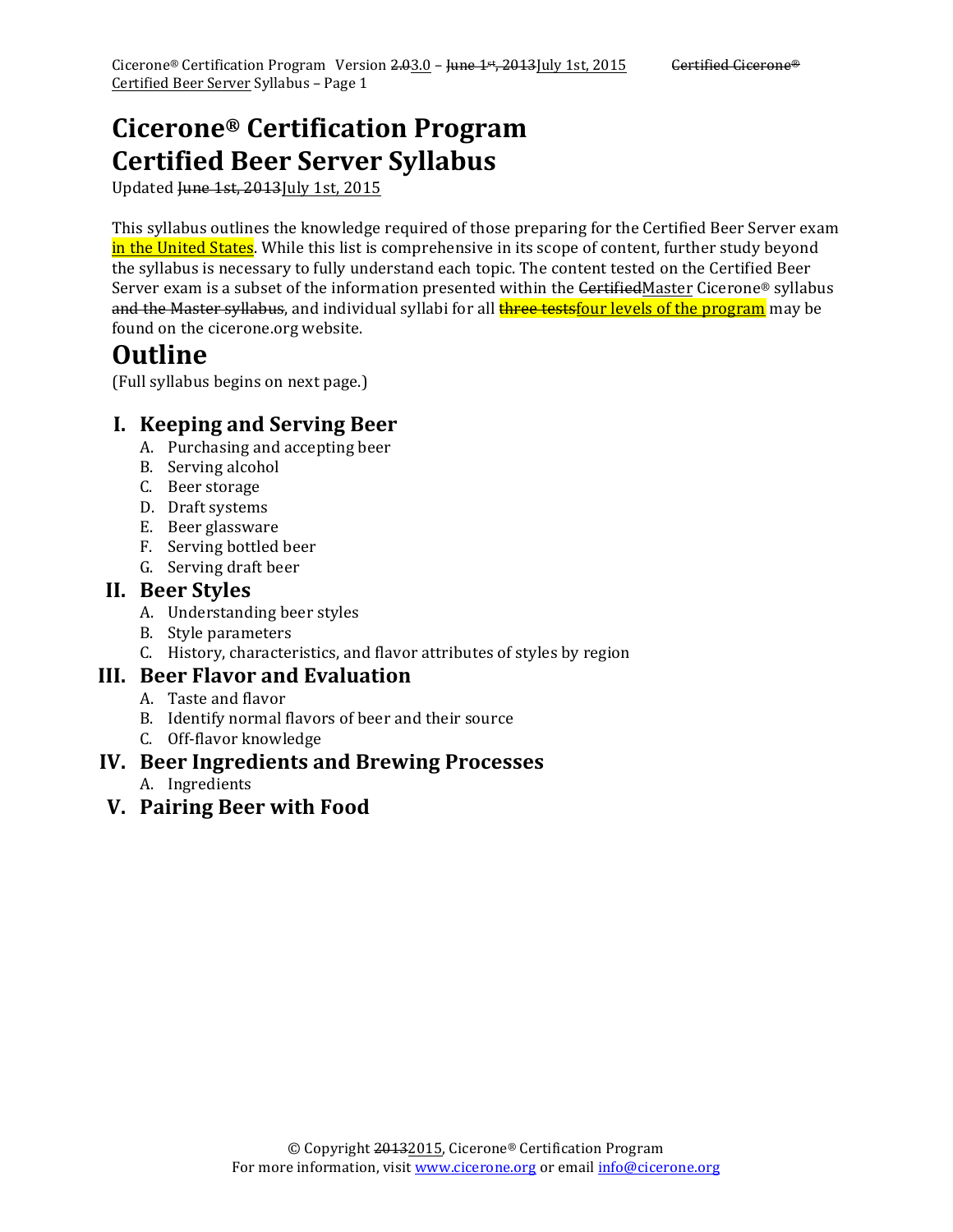# **Full Syllabus**

#### **I. Keeping and Serving Beer**

- A. Purchasing and accepting beer
	- 1. The three-tier system in the United States and the reasons for its existence
		- a. By law, alcoholic beverages sold in the United States must comply withmove through the three-tier system in the United States. The three tiers are Brewers/Importers, Wholesalers (also known as Distributors), and Retailers
			- i. Brewers and importers sell to wholesalers
			- ii. Wholesalers sell to both on- and off-premises retailers
			- iii. On- and off-premises retailers sell to consumers
		- b. Some states have granted exceptions to the three-tier system. Common exceptions include:
			- i. Brewpubs that both brew and retail to consumers
			- ii. Breweries that brew and sell directly to retailers or consumers
- B. Serving alcohol
	- 1. Alcohol's effects
		- a. Absorption and elimination
		- b. Physical and behavioral indicators
	- 2. Responsible serving practices
		- a. Provide accurate ABV information to consumers
		- b. Adjust serving size based on ABV
- C. Beer storage
	- 1. Beer is best consumed fresh
		- a. When beer is released from the brewery, it is ready to drink
		- b. A very few strong or intensely flavored beers may age in ways that make them interesting to drink months or years later if properly cellared
	- 2. Freshness can be preserved and enhanced by wholesaler and retailer actions
		- a. Rotate inventory
			- i. Ensure that beer is consumed in the order of dating
			- ii. Remove out of date products from service inventory
			- iii. When beers lack an expiration date:
				- Non-pasteurized draft beer about 45-60 days (refrigerated)
				- Pasteurized draft beer about 90-120 days (refrigerated)
				- Bottled beer:
					- If kept refrigerated, can be good for up to six months
					- When not refrigerated or if subjected to other stresses, may be noticeably off after three months
					- Taste aged product against fresh product to determine deterioration
			- iv. Train staff to encourage/sell/promote all beers offered
		- b. Store beer properly
			- i. Refrigerated storage is best for all beers at all times. Required for draft beer and many craft beers
			- ii. Non-refrigerated storage accelerates aging and development of  $\theta$ ffflavorsoff flavors
				- With time, all beers will develop signs of oxidation (papery, wet cardboard flavors)
			- iii. Bottled beers are subject to skunking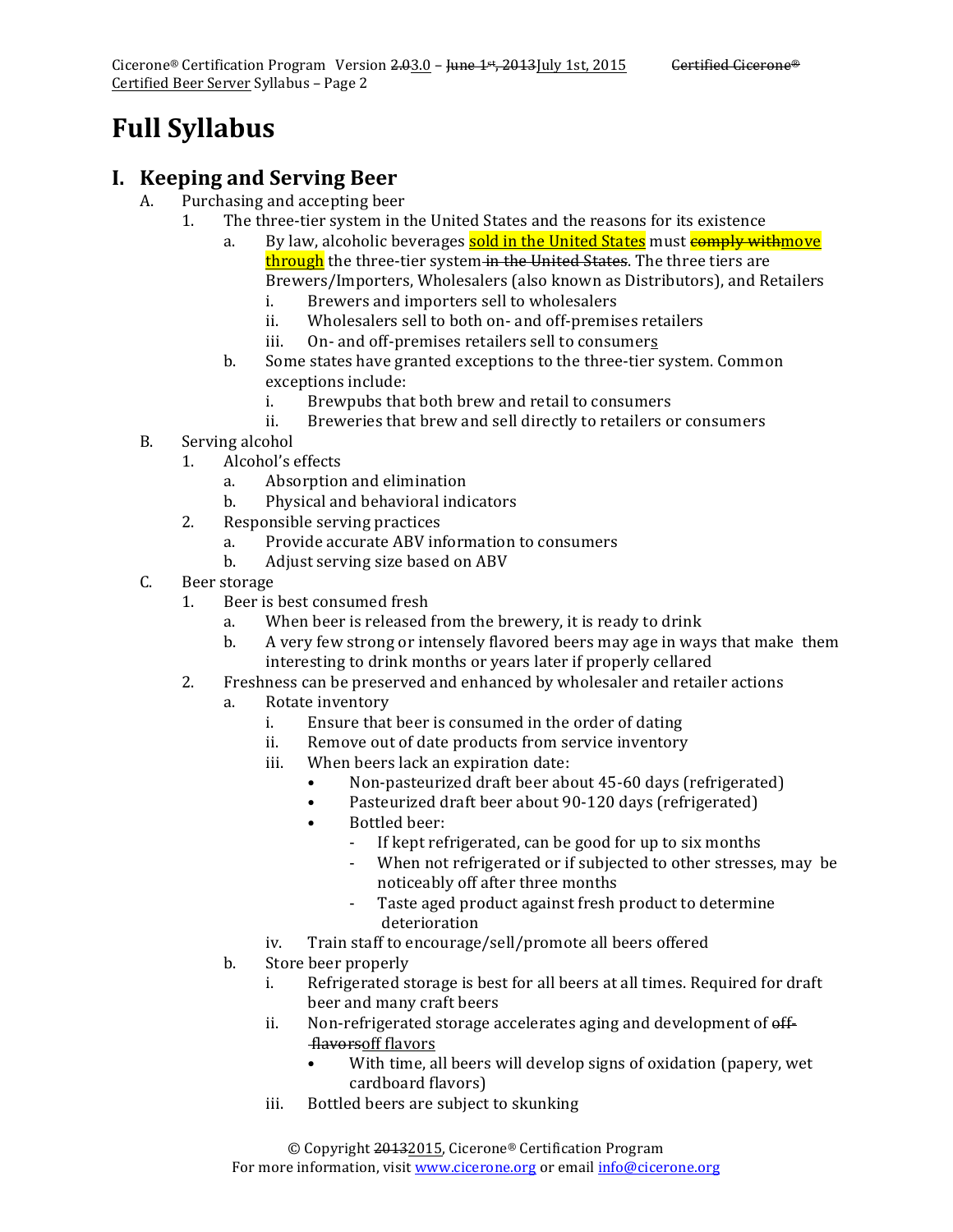- Caused by sunlight and fluorescent light
- Most noticeable in the aroma of the beer
- Brown glass blocks 98% of the **skunking wavelengths of light that** cause skunking, and therefore provides the best protection of any bottlesuperior protection to clean and green glass
- Green glass bottles block 20% of the **skunking wavelengths that** cause skunking. Skunking may be evident after a few minutes of exposure
- Clear glass offers no protection against skunking. Development of skunky flavor occurs in minutes
- Skunking may be evident after a few minutes of light exposure
- Cans, ceramic bottles, and bottles in closed case boxes that completely shield beer from light give maximum protection from skunking
- c. Serve beer properly
	- i. DraughtDraft beer must be served using  $CO<sub>2</sub>$  or a  $CO<sub>2</sub>$ -nitrogen mix at the proper pressure setting.
	- ii. Compressed air should never be used instead of  $CO<sub>2</sub>$  or a  $CO<sub>2</sub>$ -nitrogen mix in a draft dispense system
	- iii. A party pump limits the flavor stability of the beer to **less than one day** because oxygen is put in contact with the beer
- D. Draft Systems
	- 1. Key elements
		- a. Keg
		- b. Coupler
		- c. FOB (Foam-on-beer) detector
		- d. Faucet
	- 2. Draft system operation
		- a. Standard temperature of 38 $\degree$ F
		- b. All kegs should be in the cooler for 24 hours prior to service to prevent foaming
		- c. Gas pressure applied to keg should only be set or adjusted by a draft-trained professional
	- 3. Basic troubleshooting-items
		- a. Beer has been in cooler for 24 hours
		- b. Coupler is properly engaged
		- c. No kinks or pinches in hose from coupler to wall
		- d. FOB, if present, properly set for service
		- e. If beer is still pouring badly, contact a draft-trained professional for assistance
	- 4. Draft system maintenance
		- a. Draft systems need to be cleaned to prevent development of off-flavorsoff flavors in beer and to ensure proper operation of the draft system
		- b. Cleaning required every 14 days
		- c. Due to hazardous nature of cleaning solutions, never attempt to pour beer prior to full completion of draft system cleaning
- E. Beer glassware
	- 1. Select appropriate glassware
		- a. Size
			- i. Based on style and alcohol content (stronger beers, smaller glass)
			- ii. Provide room for an appropriately sized head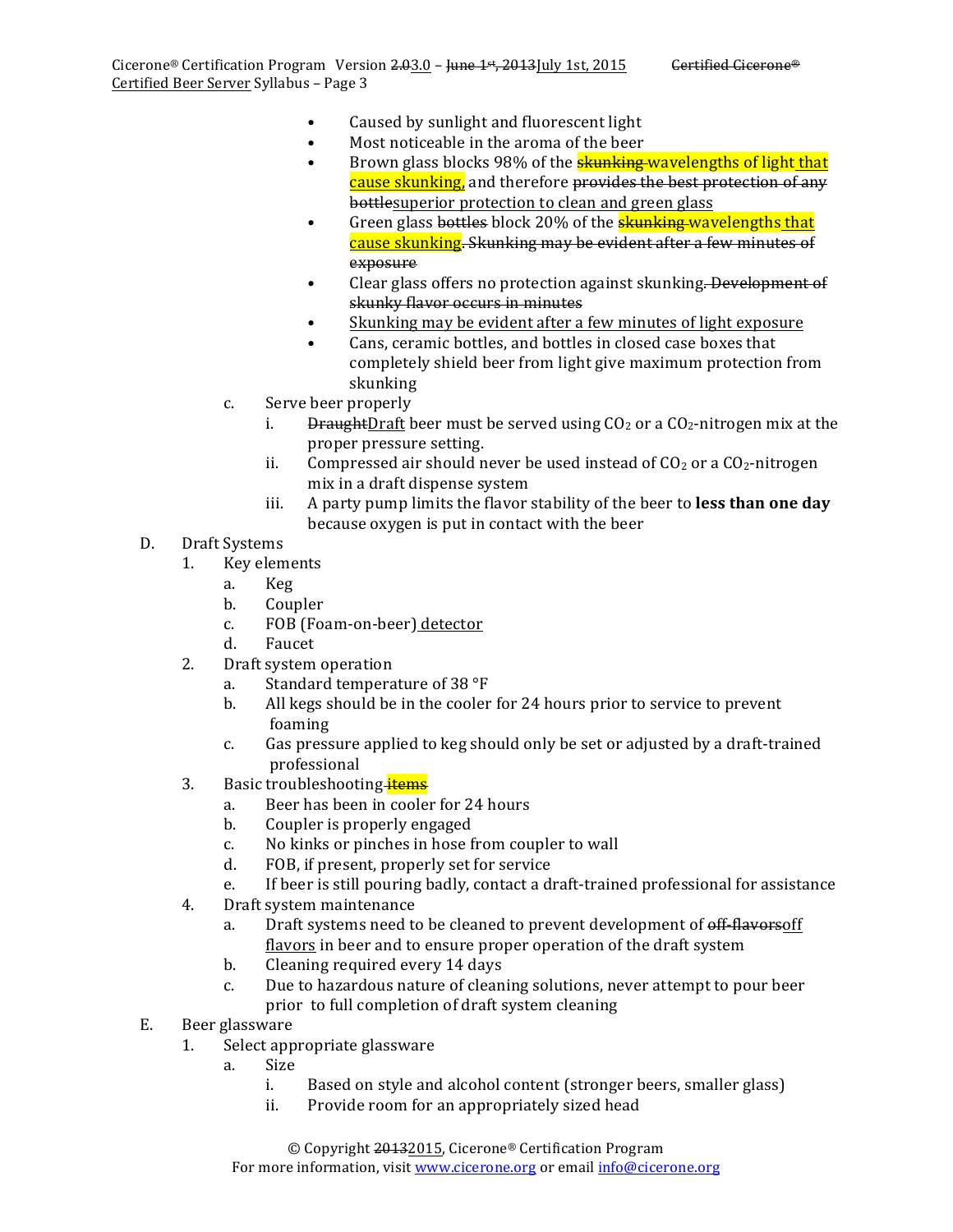- b. Shape
	- i. Cultural and historical traditions connect certain glasses to specific styles
- c. Brand
	- i. Branded glasses matched to beer
- 2. Use beer clean glassware
	- a. Glass cleaning procedure
		- i. Empty glass into open drain
		- ii. Wash with non-petroleum based (sudsless) soap and brush
		- iii. Rinse in cold water, heel in, heel out
		- iv. Rinse in sanitizer heel in, heel out
		- v. Dry inverted on rack so air circulates inside
		- vi. Rinse with cold water immediately before dispense
	- b. Checking glass for "beer clean"
		- i. Without beer
			- Sheeting (Wetwet glass, empty, hold up to light and inspect for even sheeting. Fwater should sheet off of glass evenly; formation of droplets or webbing indicates not beer clean)
			- Salt test (Wetwet glass, sprinkle salt throughout, places where salt does not adhere are not beer clean)
		- ii. With beer
			- Head size, shape, retention
			- Bubbles clinging to sides of glass (in liquid beer) indicate **nothing** beer clean
			- UponDuring consumption, lacing indicates beer clean glasslace will cling to the side of a beer clean glass following each sip
	- c. Preparation to serve
		- i. Glass temperature
			- Room temperature and chilled glasses are acceptable
				- Frozen/frosted glasses are not recommended: causes foaming, makes beer too cold, frozen water or sanitizer may be present
		- ii. Cold water rinse of glass before filling
			- Removes residual sanitizer
			- Cools glasses that may be warm from washing
			- Aids ideal head formation and retention

#### F. Serving bottled beer

- 1. Prepare for service
	- a. Bottle-conditioned beer should be stored upright prior to service
	- b. When possible, beers may be stored at different temperatures based on styleIf possible, store beer at ideal serving temperature as dictated by style, otherwise store all beer under refrigeration  $(43 °F)$  or less)
- 2. Examine bottle
	- a. Look for white flakes (snow-like) which can indicate old, unstable beer. Do not serve beer in this condition
	- b. Look for a thin ring of gunk at liquid level in neck—generally indicative of a bad bottle if present. Do not serve beer in this condition
	- c. Check for yeast on bottom of bottle
		- i. Retain yeast in bottle unless:
			- Consumer requests yeast to be poured
			- Style (e.g. **HefeweizenWeissbier**) is traditionally poured with yeast

© Copyright 20132015, Cicerone® Certification Program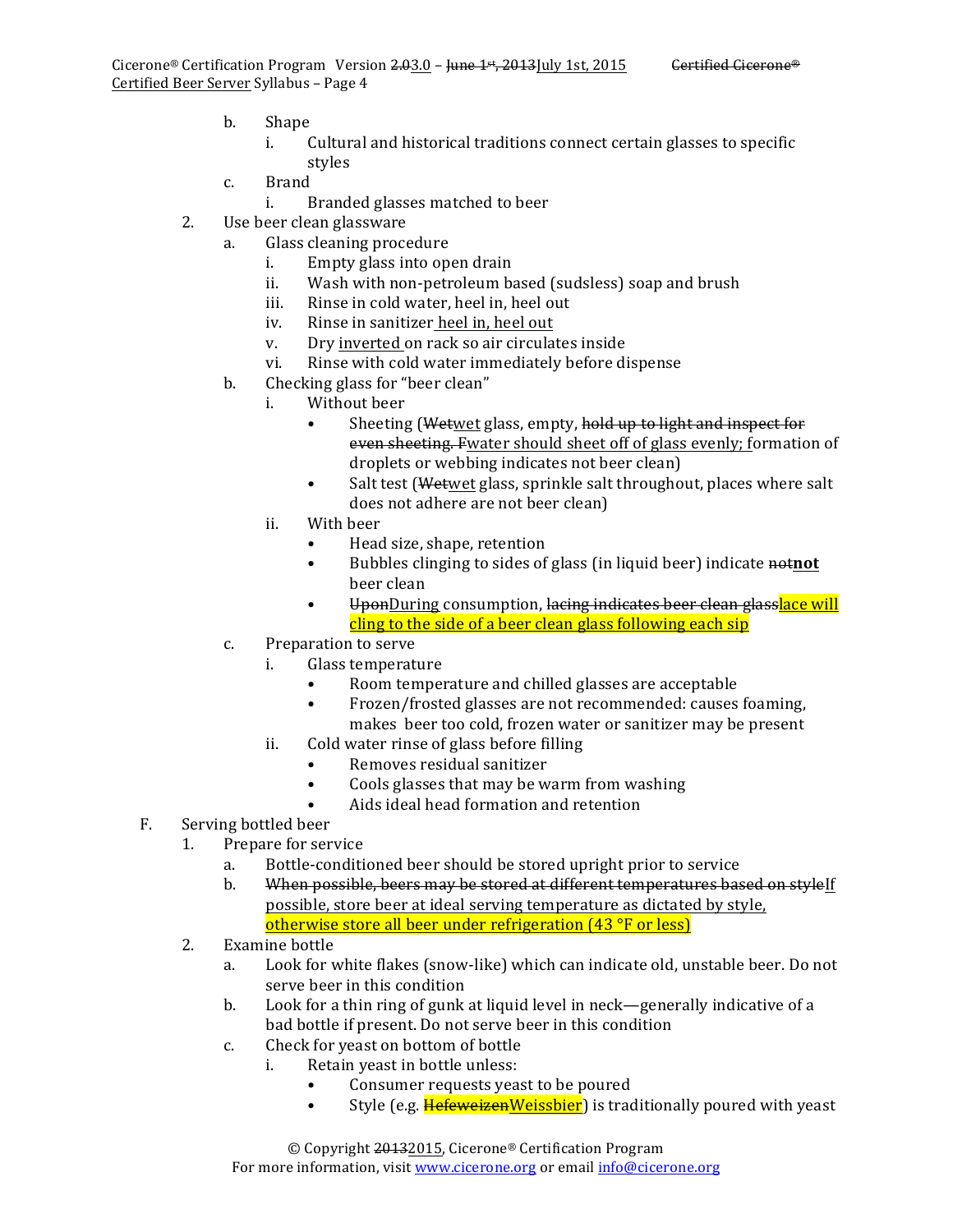- ii. To pour yeast, rouse by swirling, rolling, or inverting
- 3. Opening bottle: twist off, **lift offpry-off**, cork, combo
	- a. Twist off I wist-off caps: twist off by hand. Napkin may be used to aid grip, protect hand.
		- i. Twist off by hand
		- ii. Napkin may be used to aid grip and protect hand
		- b. LiftPry-off caps
			- i. Prefer openers with a bar or other lift area at least 1/4 inch wide to prevent possibility of breaking the bottle during opening
			- ii. Lift in one motion
		- c. Mushroom cork: remove wire cage by untwisting the tab. Remove cork by hand, napkin may aid grip. Be gentle so as not to disturb sediment and make beer volatile. Practice cork safety
			- i. Remove wire cage by untwisting the tab
			- ii. Remove cork by hand—napkin may aid grip
			- iii. Be gentle so as not to disturb sediment and make beer volatile
			- iv. Practice cork safety—keep bottle pointed away from consumer at all times
		- d. Cap plus cork: corkscrew will be required after removing cap
		- e. Present the cork (always) or the cap of a rare, unusual or new beer, to the consumer
		- f. Check bottle lip: do not serve beer from bottles with broken/damaged lips
		- g. Also examine bottle lip for rust, dried beer, or yeast that could affect flavor or appearance of beer
- 4. Pouring bottled beer
	- a. Hold glass at 45-degree angle, pour down the side until glass is half full
	- b. Gently tilt glass upright and pour down the middle to create approximately  $1$ inchone inch of foam head on the beer as the pour finishes. Weizens and Belgian ales traditionally have 2-4two to four inches of head
	- c. Some brands contain a small amount of yeast at the bottom of the bottle. In most cases, you want to retain the yeastyeast should be retained in the bottle so be prepared to stop pouring when you see the yeast moving the yeast moves toward the top of the bottle
	- d. When in doubt about pouring yeast, ask the consumer their preference
- G. Serving draft beer
	- 1. Pouring a beer
		- a. Hold glass at 45-degree angle, one inch below the tap faucet
		- b. Grip faucet handle near the base, pull forward to the fully open position to start the flow of beer. Never open faucet part way as this causes foaming when a faucet is only open partially, beer will pour foamy
		- c. Pour down the side until glass is half full
		- d. While continuing to pour gently tilt glass upright and pour down the middle to create appropriate amount of head on the beer as the pour finishes
		- e. Close faucet as foam cap reaches the top of the glass to prevent beer waste
		- f. **Never** put faucet in contact with the glass or allow it to become immersed in beer in the glass
	- 2. Changing a keg (same product)
		- a. Kegs must be chilled to draft system operating temperature (generally 38  $\degree$ F) before tapping and serving<del>. (General</del>—general guideline is 24 hours in cooler before serving.)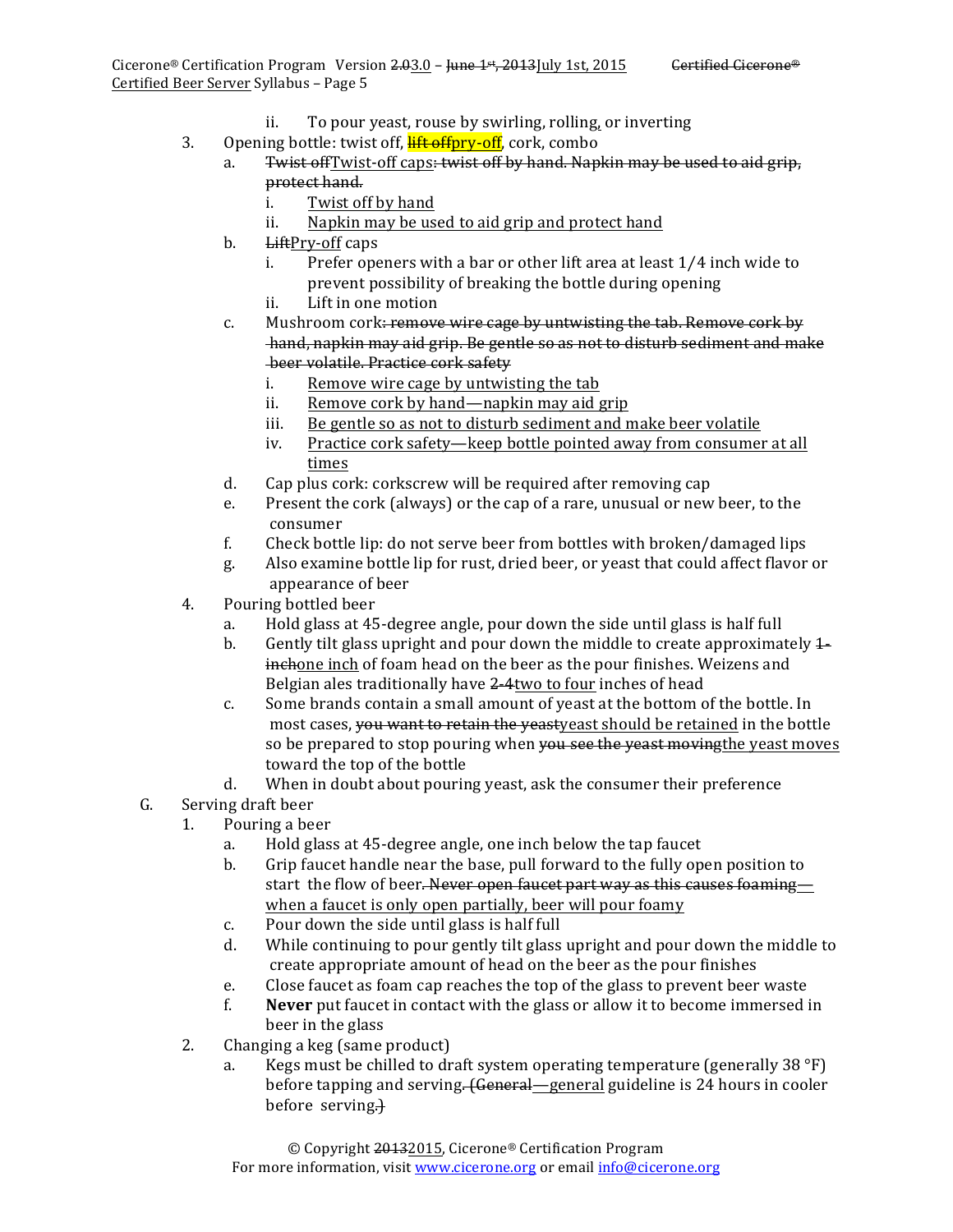- b. On common American and import Sankey kegs: grip keg coupler handle, pull out and raise to the "up" or "off" position to disengage. Turn the coupler a quarter turn (90 degrees) counterclockwise to unseat. Lift off of the keg
- c. Seat the coupler on a new keg. Turn clockwise a quarter turn (90 degrees) to engage then lower the coupler handle to the "down" or "on" position
- d. In long-draw systems that use them, the foam-on-beer (FOB) detector for the keg needs to be reset after a keg change. This is usually done by venting the FOB mechanism to release foam and gas from the chamber

#### **II. Beer Styles**

- A. Understanding beer styles
	- 1. The historical development of beer styles
		- a. First driven by available ingredients, equipment, and water
		- b. Shaped by technology, taxes and regulations, culture, consumer appeal, etc.
- B. Style parameters
	- 1. Knowledge requirements
		- a. For each style listed in the syllabus candidates should possess:
			- i. Qualitative knowledge of perceived bitterness using the following descriptors: low, moderate, pronounced, assertive, or highly assertive<sup>1</sup>
			- ii. Qualitative knowledge of color using the following descriptors: straw, gold, amber, brown, or black
			- iii. Oualitative knowledge of alcohol content using the following descriptors<sup>2</sup>: lower, normal, elevated, high, or very high<sup>3</sup>
	- 2. Quantitative parameters of beer character
		- a. Alcohol content
			- i. By volume
			- ii. By weight
		- b. International Bitterness Units
		- c. SRM Color
	- 3. Qualitative parameters of beer character
		- a. Aroma
		- b. Flavor
		- c. Aftertaste
		- d. Mouthfeel
		- e. Perceived bitterness
		- f. Appearance
- C. History, characteristics, and flavor attributes of styles by region<sup>4</sup>
	- 1. 3. German/Czech stylesGermany, Czech Republic, and Austria
		- a. Lagers

 

i. Pale

<sup>&</sup>lt;sup>1</sup> Test questions will reference IBUs as cataloged by the 2015 BJCP guidelines in addition to perceived bitterness levels as presented in the Certified Beer Server Syllabus

<sup>&</sup>lt;sup>2</sup> Alcohol level descriptors correspond to the following **ABV** ranges: Lower  $-\leq 4.4\%4.5\%$ ; Normal  $-4.4\%$  $5.9%4.5-6.0%$ ; Elevated –  $6.0%$ -7.4% $6.1$ -7.5%; High – 7.5% $9%7.6-10.0%$ ; Very high –  $>10.0%$ 

<sup>&</sup>lt;sup>3</sup> Test questions will reference ABV values as cataloged by the 2015 BJCP guidelines in addition to alcohol level descriptors as presented in the Certified Beer Server Syllabus

<sup>4</sup> Key for style descriptors: PB – Perceived Bitterness; C – Color; ABV – Alcohol level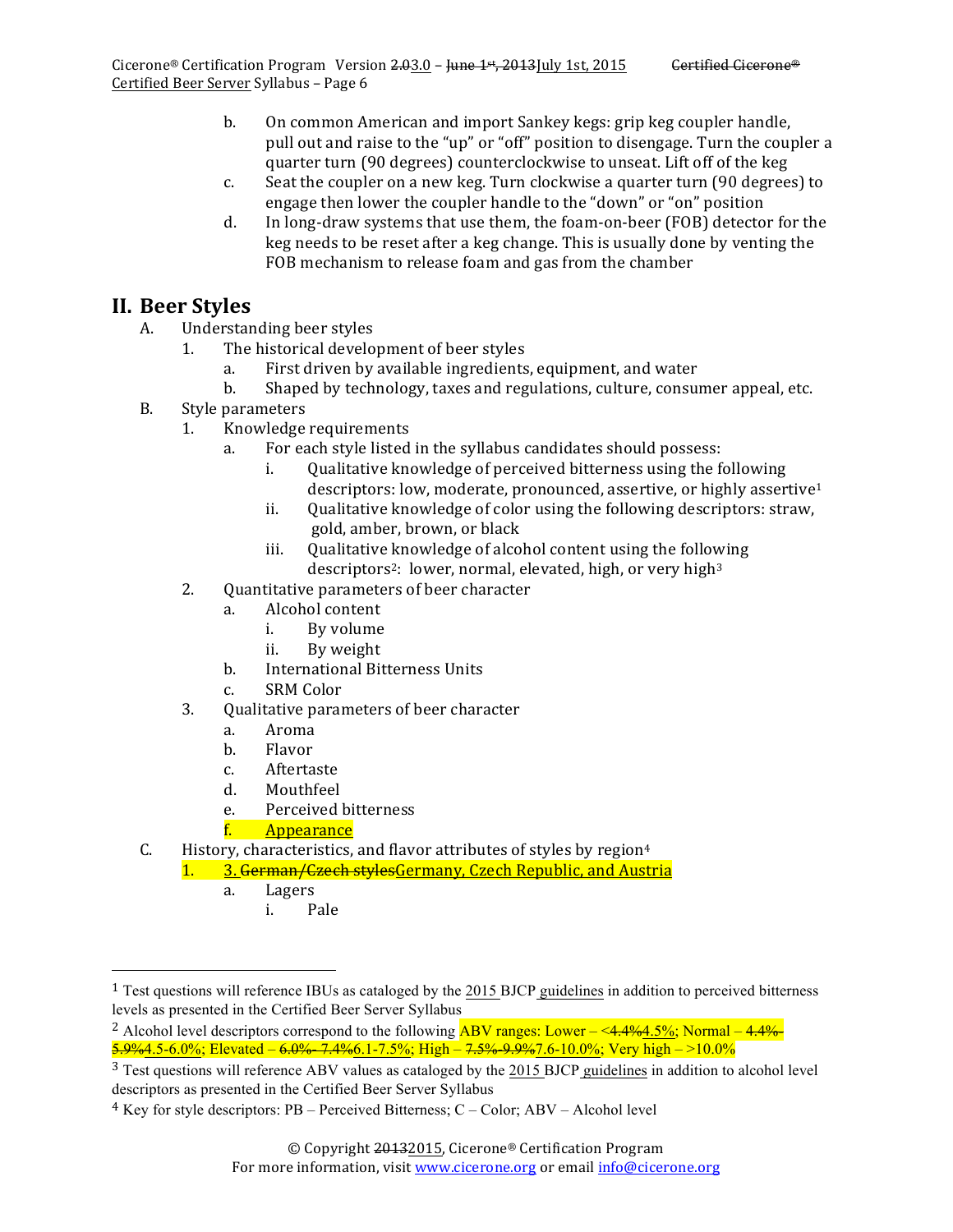- German *PilsnerPils* (PB AssertivePronounced; C Straw to goldlight gold; ABV – Normal)
- Munich Helles (PB Moderate;  $C$  Straw to light gold; ABV Normal)
- Bohemian PilsnerCzech Premium Pale Lager (PB Pronounced; C GoldStraw to gold; ABV – NormalLower to normal)
- ii. Amber, dark, or strong Amber or dark
	- **OktoberfestMärzen** (PB Moderate; C Gold to amberdark amber; ABV - Normal to elevated)
	- Munich Dunkel (PB Moderate; C Amber to brown; ABV Normal)
	- Maibock (PB Moderate; C Gold to light amber; ABV Elevated)[NOTE: Renamed "Helles Bock" and moved down to Bocks]
	- **-Doppelbock (PB Low; C Gold to brown; ABV High)**[NOTE:
		- Moved down to Bocks]
- iii. Bocks
	- $\overline{0}$  Maibock Helles Bock (PB Moderate; C Gold to light amber; ABV – Elevated)
	- **Doppelbock** (PB Low;  $C$  Gold to brown; ABV Elevated to high)
- b. Ales
	- i. Wheat/Ryerye beers
		- Hefeweizen/Weizen/WeissWeissbier (PB Low; C Light gold to light amberStraw to gold; ABV – Normal)
		- Berliner Weisse  $(PB Low: C Straw: ABV Lower)$
		- Gose  $(PB Low; C Straw to light gold; ABV Lower to normal)$
	- ii. Rhine Valley ales
	- Kölsch (PB Moderate; C Straw to light gold; ABV Normal)
- 2. 1. Belgian/French stylesBelgium and France
	- a. c. Trappist and Abbey Alesabbey ales
		- i. <del>Double/Dubbel</del>Belgian Dubbel (PB Low; C Amber to brownLight amber to dark amber; ABV – Elevated)
		- ii. Triple/TripelBelgian Tripel (PB Moderate; C GoldStraw to gold; ABV – High)
		- b. a. Spontaneously fermented beersLambic beers
			- i. Gueuze  $(PB Low; C GoldStraw to gold; ABV Normal to elevated)$
			- ii. Kriek, Framboise and other fruit lambicsFruit Lambic (Kriek, Framboise, etc.) (PB – Low; C – Varies with fruit; ABV – Normal to elevated)
	- c. b. Flanders ales
		- i. RedFlanders Red Ale (PB Low; C Red-Brown; ABV Normal to elevated)
	- d. e. <del>Farmhouse beers</del>Unique beers
		- i. Saison (PB Moderate; C <del>Gold to light amber</del>Light gold to amber; ABV – Normal to elevated)
		- ii. Witbier<del>/White</del> (PB Low;  $C$  Straw to light gold, made white by haze; ABV – Normal)
	- e. d. Other Belgian beerPale Belgian beers
		- i. Belgian Blond Ale (PB Low;  $C -$  GoldLight gold to gold; ABV Elevated)
		- ii. Belgian Golden Strong Ale (PB Moderate; C GoldStraw to gold; ABV High to very high)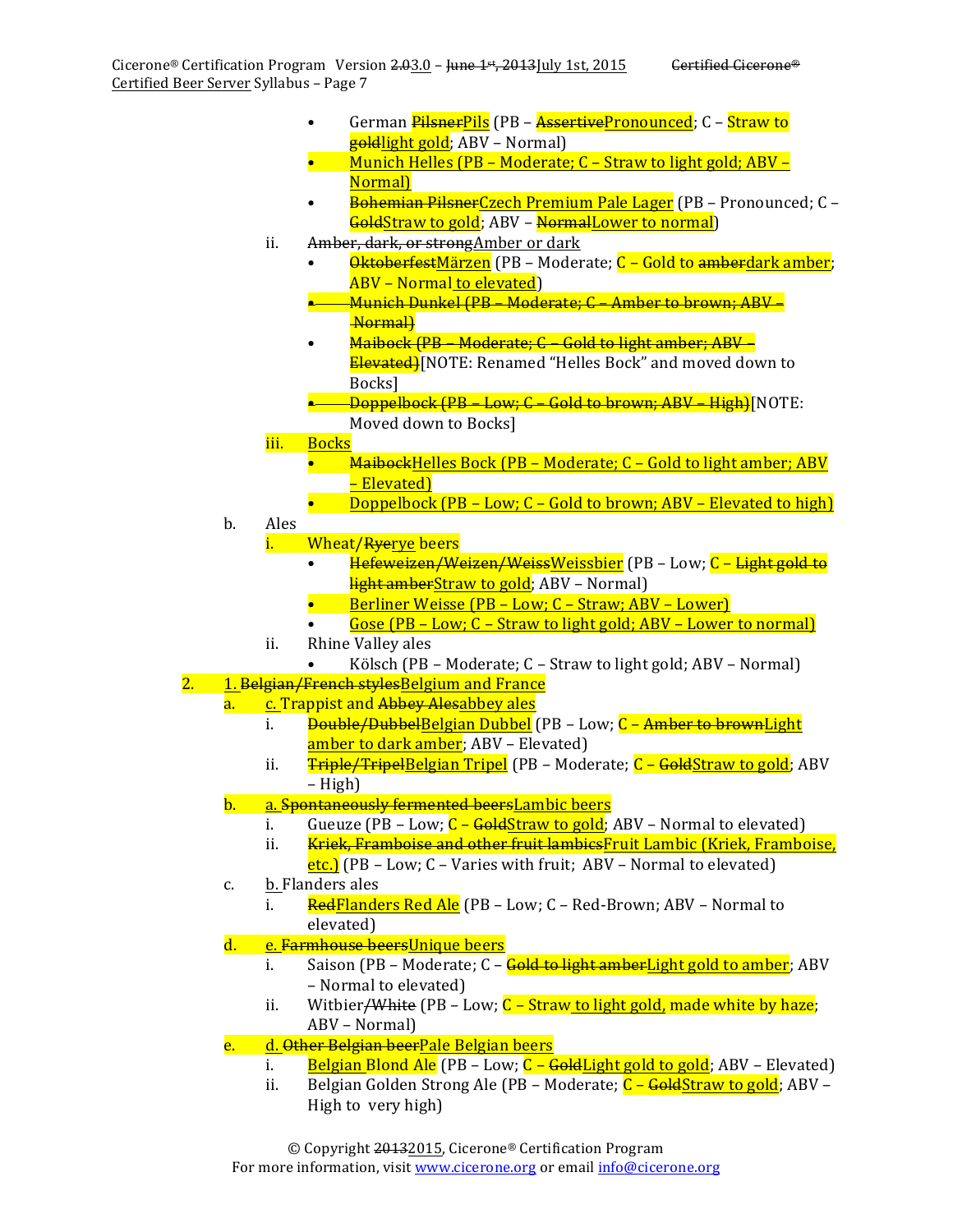3. 2. British styles Britain and Ireland

#### a. <del>English ales</del>England

- i. Pale ales:
	- Special/Best/Premium BitterBest Bitter (PB Pronounced; C Gold to amber; **ABV** – Lower to normal)
	- English IPA (PB Assertive;  $C$  Gold to amber;  $\overline{ABV}$  ElevatedNormal to elevated)
- ii. Dark ales
	- -Mild (PB Low; C Amber to brown; ABV Lower)
	- Northern English Brown AleBritish Brown Ale (PB Moderate; C -Amber to brown; **ABV** – NormalLower to normal)
	- —<del>Robust Porter (PB Pronounced; C Brown to black; ABV –</del> Normal to elevated)
	- S<del>weet/Milk Stout</del>Sweet Stout (PB <del>Moderate</del>Low to moderate; C BlackDark brown to black; ABV - NormalLower to normal)
	- Oatmeal Stout (PB Moderate; C <del>Brown</del>Brown to black; ABV –
- NormalLower to normal)[NOTE: moved from "American styles"] b. Scottish alesScotland
	- i. Scottish ale (PB Low to moderate; C Light amber to dark amber; ABV **-Lower** to normal)
	- ii. Strong Scotch Ale/Wee Heavy (PB Low; C Amber to brown; ABV Elevated to high)
- c. <del>Irish ales</del>Ireland
	- i. <del>Dry/</del>Irish Stout (PB <del>Assertive</del>Pronounced; C <del>Black</del>Brown to black; ABV – Lower to normal)
- 4. American stylesUnited States
	- a. Pale lagers
		- i. American Light Lager (PB Low; C Straw; ABV Lower)[NOTE: was called "American Lager (Light, Standard, Premium)" under "Historic"]
	- b. Pale ales
		- i. American Wheat Beer (PB Moderate; C Straw to gold; ABV NormalLower to normal)[NOTE: was under "Modern"]
		- ii. American Blonde Ale (PB Moderate; C Straw to gold; ABV Lower to normal)[NOTE: was under "Modern"]
		- iii. American Pale Ale (PB Pronounced; C Gold to AmberLight gold to light amber; ABV – Normal)[NOTE: was under "Modern"]
		- iv. American Amber Ale<del>/American Red Ale</del> (PB Pronounced; C AmberLight amber to dark amber; ABV – Normal)[NOTE: was under "Modern"]
	- c. IPAs
		- i. American IPA (PB Assertive;  $C -$  Gold to dark amberamber; ABV ElevatedNormal to elevated)[NOTE: was called "American India Pale Ale (IPA)" under "Modern"]
		- ii. Double IPA (PB Highly assertive;  $C -$  Dark goldGold to dark amber; ABV - High)[NOTE: was called "Imperial IPA" under "Modern"]
	- d. Dark ales
		- i. American Brown Ale (PB Moderate; C Light brown to Dark **brownDark amber to black; ABV – Normal)**[NOTE: was under "Modern"]
		- ii. American Porter (PB Pronounced;  $C$  Brown to black; ABV Normal to elevated)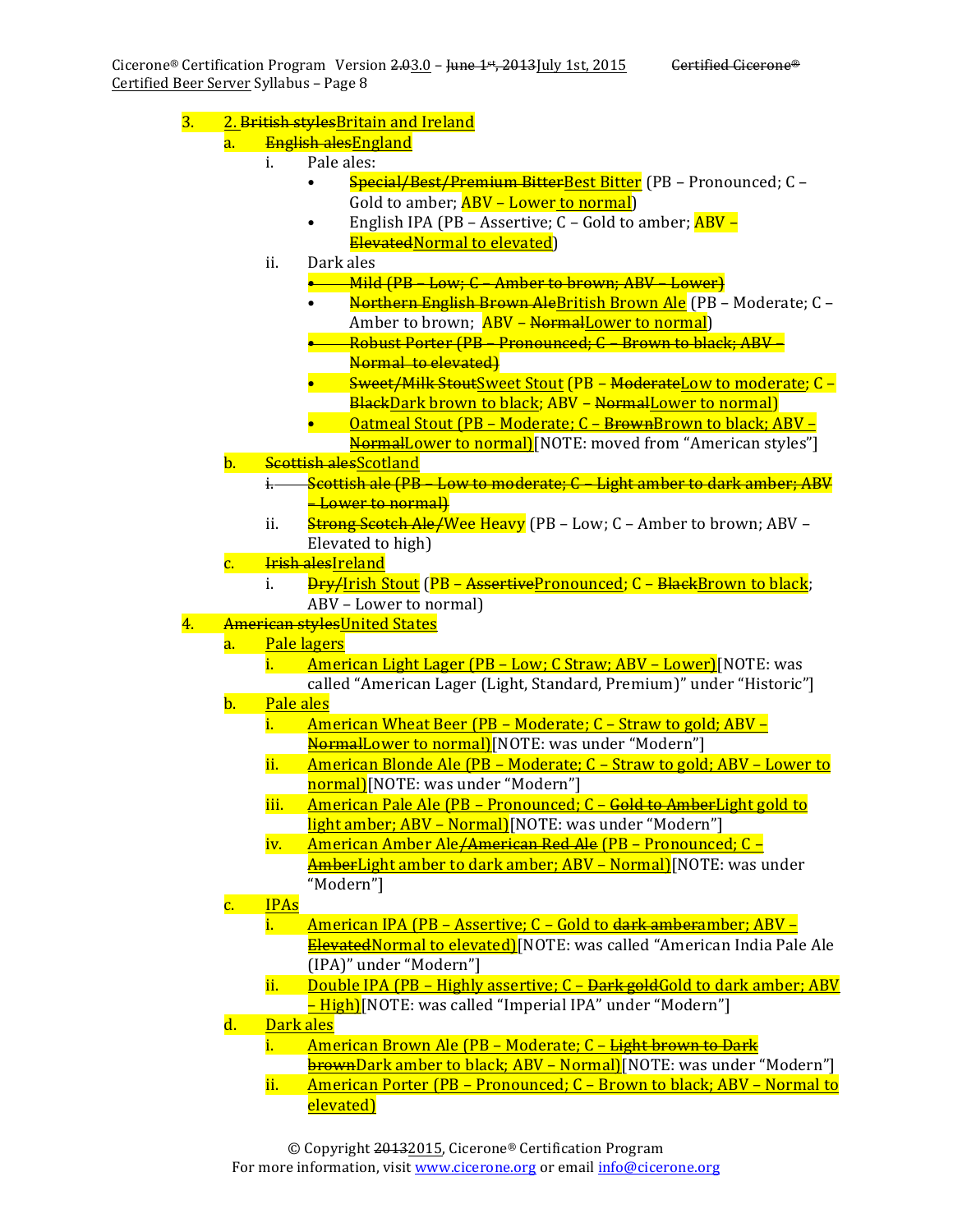- iii. American Stout (PB Assertive;  $C B$ <del>lack</del>Dark brown to black; ABV Normal to elevated)[NOTE: was under "Modern"]
- iv. <u>Imperial Stout (PB Pronounced; C BlackDark brown to black; ABV –</u> High to very high)[NOTE: was under "Modern"]
- e. Strong ales
	- i. American Barleywine (PB AssertivePronounced; C Light amber to light brown;  $ABV - High to very high$
- f. f. [NOTE: was a.] Historical Historic styles
	- i. American Lager (Light, Standard, Premium) (PB Low; C Straw, very pale; ABV – Lower to Normal)[NOTE: reorganized under "pale lagers"]
	- ii. i. California Common Beer (PB Pronounced;  $C$  Light amber to dark amberamber; ABV – Normal)
- g. [NOTE was b.] Modern
	- $i.$  American Wheat Beer (PB Moderate;  $C$  Straw to gold; ABV Normal) [NOTE: reorganized under "pale ales"]
	- ii. American Blonde Ale (PB Moderate; C Straw to gold; ABV Lower to normal) [NOTE: reorganized under "pale ales"]
	- iii. American Pale Ale (PB Pronounced; C Gold to amber; ABV Normal) [NOTE: reorganized under "pale ales"]
	- iv. American Amber Ale (PB Pronounced; C Amber to dark amber; ABV – Normal) [NOTE: reorganized under "pale ales"]
	- v. American India Pale Ale (IPA) (PB Assertive; C Gold to dark amber; ABV Elevated) [NOTE: reorganized under "IPAs"]
	- vi. Imperial IPA (PB Highly assertive; C Dark gold to dark amber; ABV -High) [NOTE: renamed and reorganized under "IPAs"]
	- vii. American Brown Ale (PB Moderate; C Light brown to dark brown; ABV – Normal) [NOTE: reorganized under "dark ales"]
	- viii. American Stout (PB Assertive; C Black; ABV Normal to elevated) [NOTE: reorganized under "dark ales"]
	- ix. Oatmeal Stout (PB Moderate; C Black; ABV Normal) [NOTE: moved to "England"]
	- x. American Barleywine (PB Assertive; C Light amber to light brown; ABV – High to very high) [NOTE: reorganized under "strong ales"]
	- xi. Imperial Stout  $(PB Pronounced; C Black; ABV High to very high)$ [NOTE: reorganized under "dark ales"]

## **III.Beer Flavor and Evaluation**

- A. Taste and flavor
	- 1. How we perceive flavor
		- a. Aroma
		- b. Taste
			- i. Established
				- Sweet
				- Salty
				- Sour<del>/Acid</del>
				- **Bitter**
				- Umami
			- ii. Emerging
				- Fat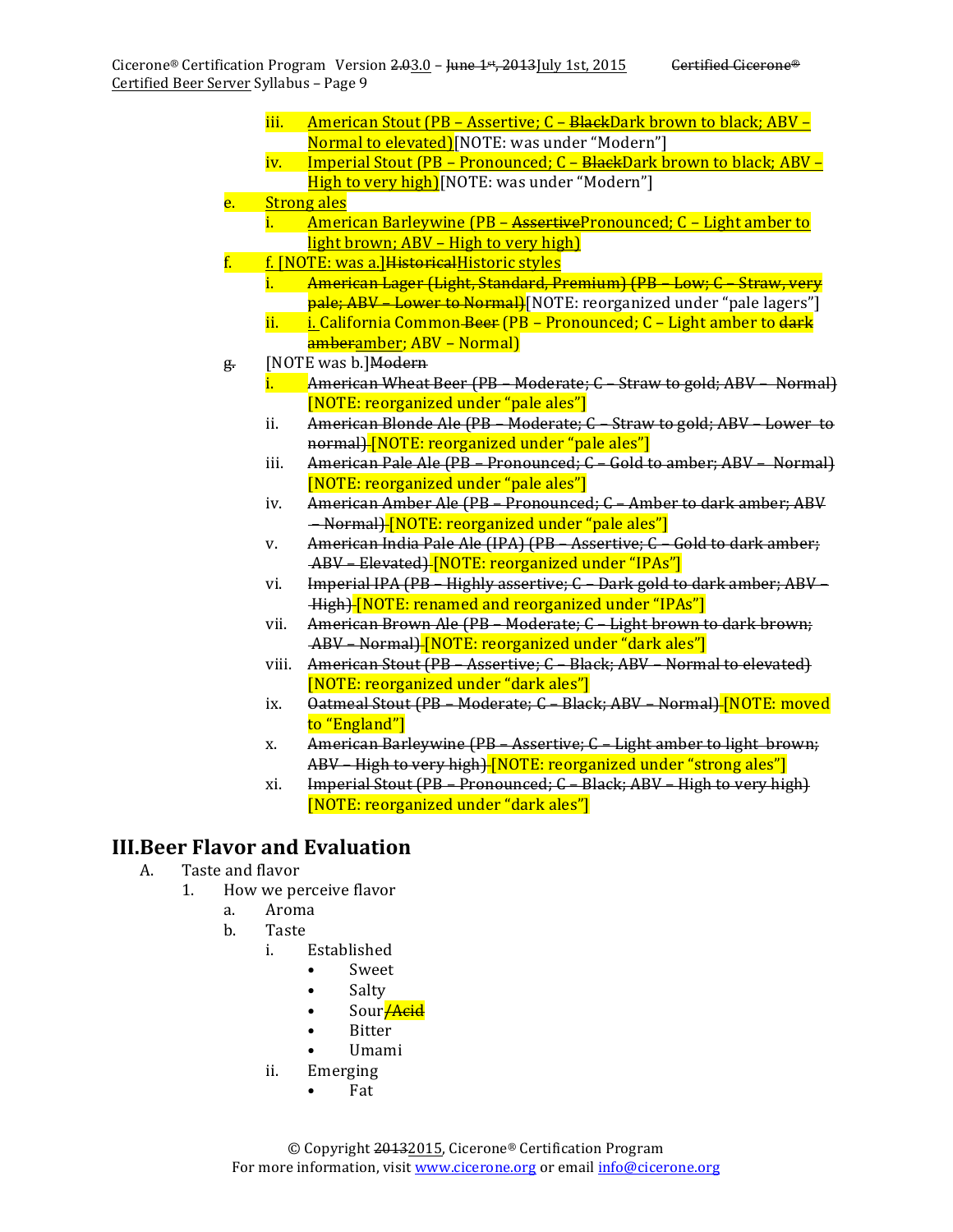#### • Carbonation • Metallic

- c. Mouthfeel
	- i. Body
	- ii. Carbonation
- 2. Beer evaluation
	- a. Components of evaluation
		- i. Appearance
		- ii. Aroma
		- iii. Taste
		- iv. Mouthfeel
		- v. Aftertaste
	- b. Key evaluation techniques
		- i. Short, quick sniffs to assess aromaAroma techniques
			- Distant Sniff: Swirl beer while holding glass six to eight inches away from nose and take one to two short sniffs
			- Short Sniff: Swirl beer; bring glass to nose and take one to two short sniffs
			- Long Sniff: Swirl beer; bring glass to nose and take one long sniff
			- Covered Sniff: Cover glass with hand; swirl beer for three to five seconds; bring glass to nose, remove hand, and sniff
		- ii. Use consistent background to assess color and clarity
		- iii. Beer should reach all parts of tongue during tasting
		- iv. Flavor perception continues after swallowing
- B. Identify normal flavors of beer and their source
	- 1. Malt and grain flavors
		- a. Pale beer: Uncooked flour, bread dough
		- b. Golden beer: White bread, wheat bread, water cracker
		- c. Light amber beer: Bread crust, biscuit, graham cracker
		- d. Amber beer: Toast, caramel, piecrustpie crust
		- e. Brown beer: Nutty, toffee, chocolate, dark/dried fruit
		- f. Black beer: Roast, burnt, coffee
	- 2. Hops
		- a. Bitterness, flavor and aroma effects
		- b. Traditional regional hop traits
			- i. American: Piney, citrus, resiny, tropical fruit, catty
			- ii. English: Earthy, herbal, woodsy
			- iii. German/Czech: Floral, perfumy, peppery, minty<del>, woodsy</del>
	- 3. YeastFermentation flavors
		- a. Ale versus lager flavors (See Ingredients section IV.A.3.a)
		- b. Weizen yeast flavor
		- c. Other yeast and bacteria can contribute to beer flavor
- C. Off-flavor knowledge
	- 1. Oxidation
		- a. Papery/Wetwet cardboard
		- b. Waxy/Lipsticklipstick
	- 2. Skunky/LightstruckLightstruck/skunky
	- 3. Dirty draft lines
		- a. Buttery
		- b. Vinegar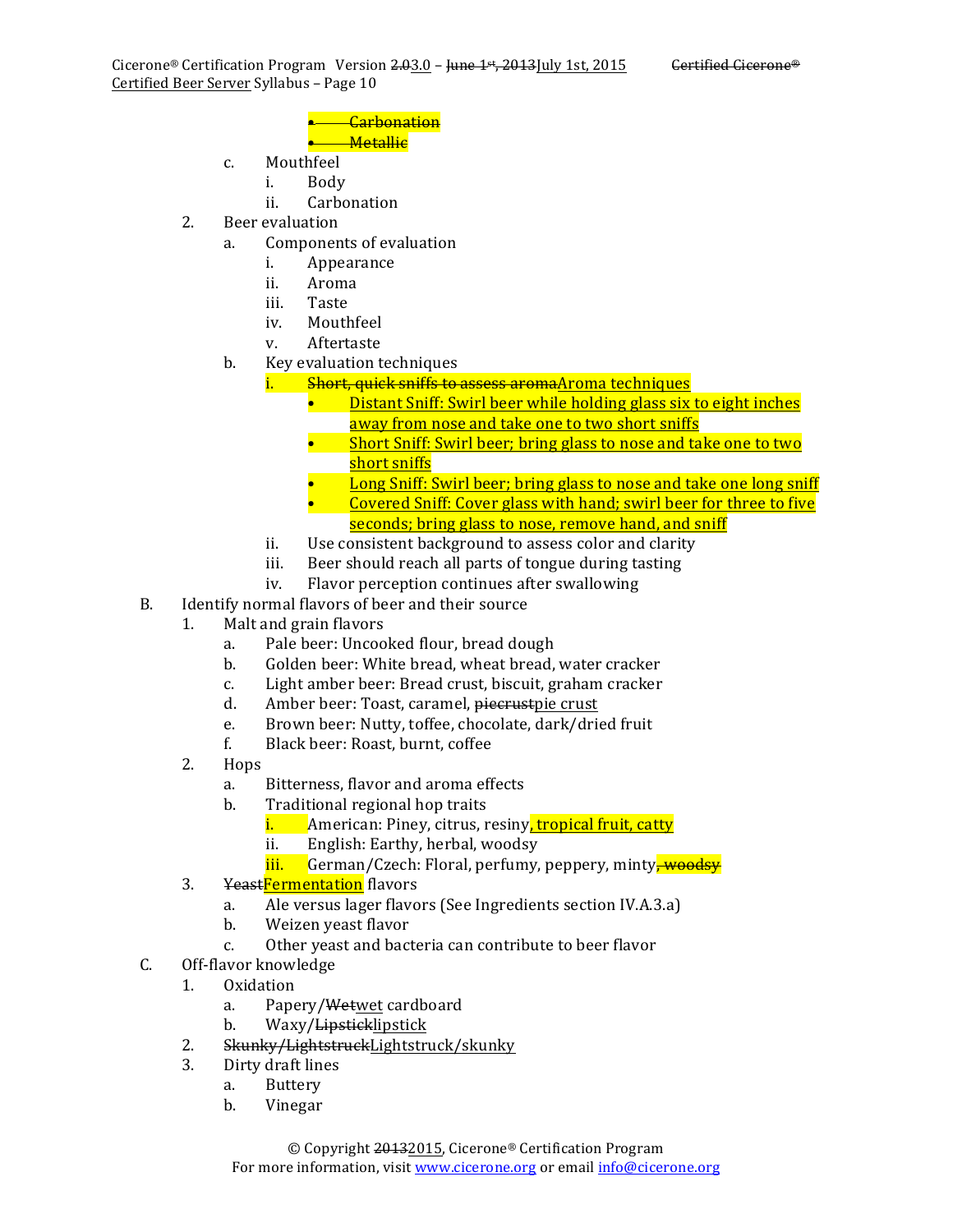- A. Ingredients
	- 1. Grains
		- a. Malt
			- i. Malt is produced by sprouting and drying cereal grain, such as barley or wheat
			- ii. Different shades and flavors of malt are produced by variations in kilning
		- b. Unmalted grains such as corn or rice are sometimes used
		- 2. Hops
			- a. Hop character in beer
				- i. Depending on use, hops can contribute bitterness, flavor, and/or aroma ii. Aroma and flavor vary with variety
			- b. Basic anatomy of hop plant and cone
			- c. Major growing regions
				- i. Germany
				- ii. Czech Republic
				- iii. Britain
				- iv. United States
					- Yakima Valley, Washington
					- Oregon, Idaho
				- v. Australia and New Zealand
		- 3. Yeast
			- a. Taxonomy
				- i. Ale yeast
					- Saccharomyces cerevisiaeSaccharomyces cerevisiae
					- Generally produce esters in levels which give fruity flavors to finished beers.
					- Some possess a phenolic off-flavor gene (POF+) which results in production of phenolic flavors such as clove, nutmeg, white pepper
				- ii. Lager yeast
					- Saccharomyces pastorianus Saccharomyces pastorianus also known as Saccharomyces carlsbergensis*Saccharomyces carlsbergensis*
					- Generally do not produce esters or phenols in appreciable quantities, resulting in a focus on malt and hop character
			- b. Other yeast and bacteria can contribute to beer flavor
		- 4. Water
			- a. Water makes up  $90+%$  of the weight of beer.
			- b. All water contains traces of minerals
				- i. Many are essential to beer production
				- ii. Several have desirable flavor impact
			- c. Modern brewers adjust water chemistry to fit the requirements of the beer they brew

## **V. Pairing Beer with Food**